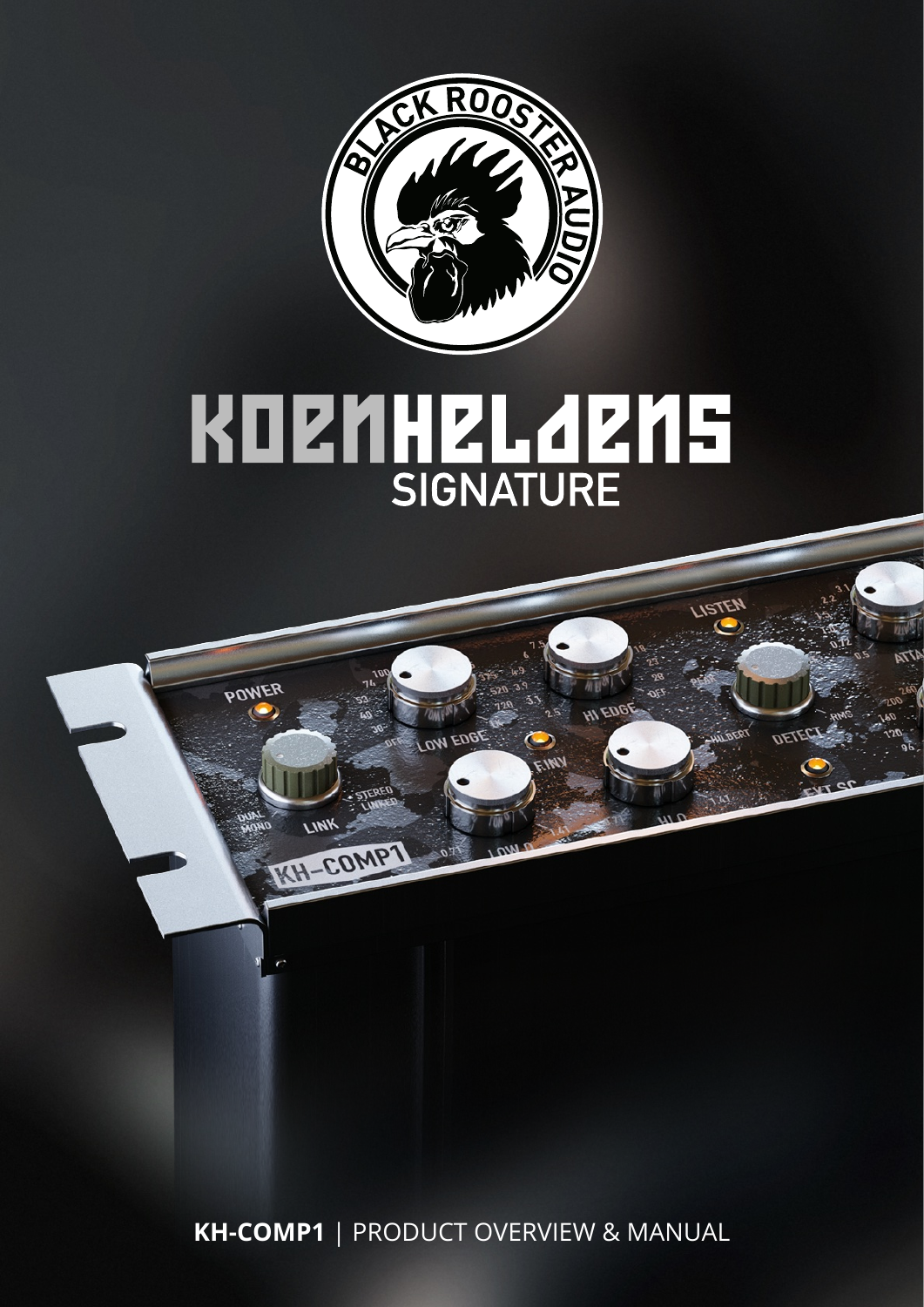# **KH-COMP1** ORIGINAL LEVELING AMPLIFIER **GENERAL OVERVIEW**

### **A VERSATILE BEAST**

#### **KH-COMP1** | ORIGINAL LEVELING AMPLIFIER

Creativity and innovation have long been restrained by a set of rules on how music is to be created and how tools are intended to be used. A new generation of mix artists is here to challenge those archaic concepts that rely on the limits of 50-year-old studio gear, while still making use of our beloved vintage classics. The time has come to push the limits of sound and unleash your creativity!

When we first started working with the multi-platinum, award-winning mix engineer, producer and sound enthusiast Koen Heldens on our plugin series, we had no doubt that we were going to produce some extraordinary tools.

Koen is the expert when it comes to producing some of the best and most streamed albums in the hip-hop genre - and while his experience and understanding of music allow him to create and shape the emotional foundation of a song, he also has a deep knowledge of the technical aspects and limitations of each plugin and DAW he holds in his arsenal.

His go-to tools were missing some fine-tuning, so he was in need of a very specific, bespoke compressor solution, that was like no other on the market today. His ideas of process timing, channel linking and sidechain filtering have really pushed the team to come up with an entirely new tool.

The result of countless development hours and listening sessions is a one-of-a-kind, beast of a compressor, that is up to the standards of one of the greatest producers of the moment, and that includes the best levelling amplifier that Black Rooster Audio has developed to date.

## **ABOUT**

#### **THE KOEN HELDENS SIGNATURE SERIES**

The collaboration between Black Rooster Audio and Koen Heldens began with a genuine artist endorsement and has evolved into a great creative partnership. We have maintained a close dialogue over the last 2 years, exchanging technical and artistic knowledge. This dialogue ultimately turned creating original software together into a very inspiring symbiosis. Koen is one of the most knowledgeable and hardworking engineers in the business and has produced music with world-renowned artists, shaping their sound in his very unique style at every opportunity. We are pleased and proud to have Koen use our plugins extensively in every mix and to create his Signature Series.

The series begins with the very unique and versatile KH-COMP1 studio compressor (AAX/VST/AU) and will be followed by three additional units, all designed by Black Rooster Audio in collaboration with Koen Heldens.

### **FURTHER INFO**

#### **PLUGIN ACTIVATION & SYSTEM REQUIREMENTS**

All Black Rooster Audio plug-ins are equipped with a straightforward and easy to use, serial-based activation system. We did our best to ensure that our system works well for both online and offline users. By supporting USB key activation, mobile use is supported just as easily as permanent licence activation on your computer's hard disk is.

For detailed information on activation and the current system requirements of our plug-ins please refer to blackroosteraudio.com/en/faq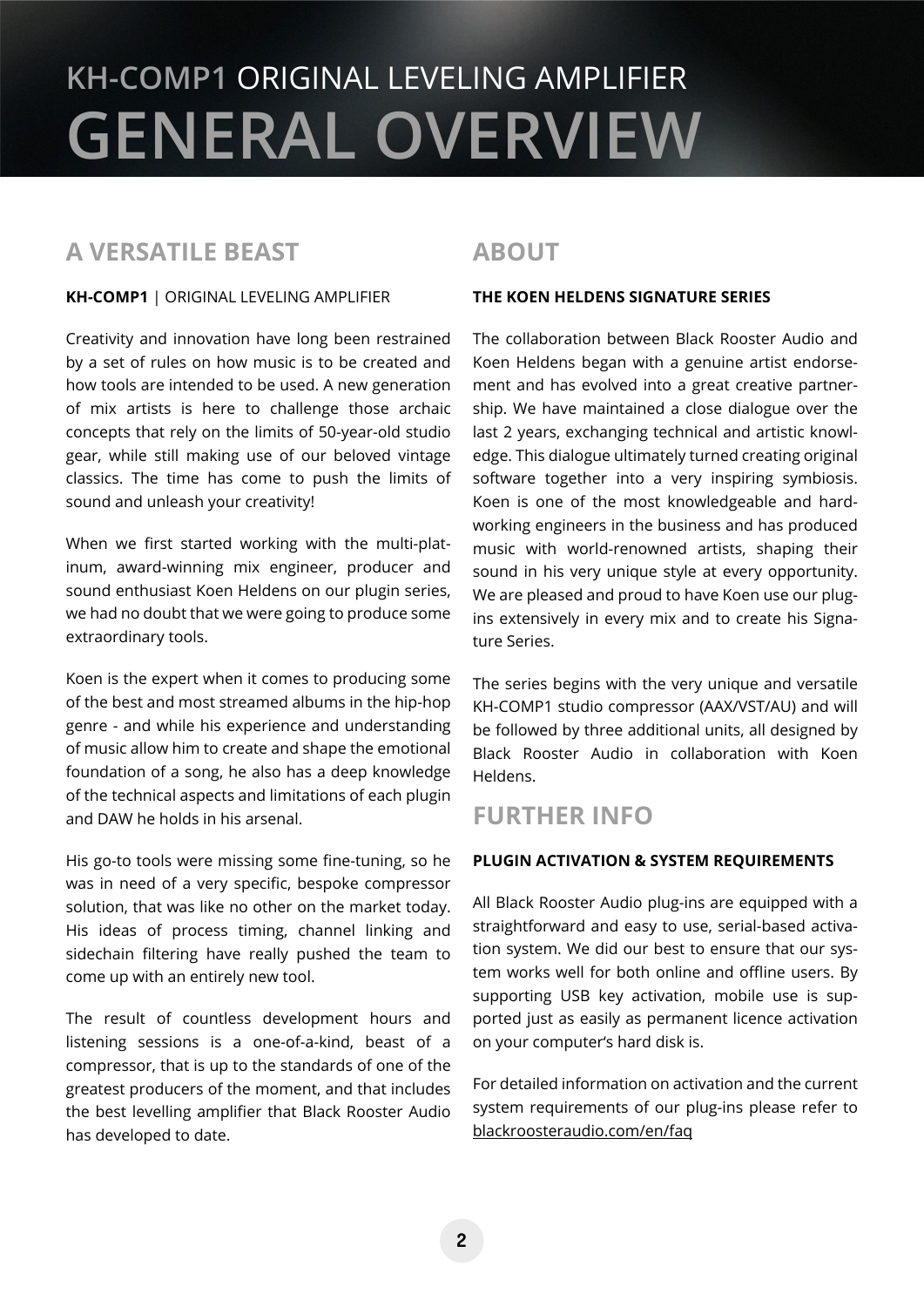# **KH-COMP1** ORIGINAL LEVELING AMPLIFIER **GENERAL OVERVIEW**

### **FEATURE OVERVIEW**

#### **4 DETECTOR MODES-HILBERT/PEAK/VINTAGE/RMS**

The KH-COMP1 Compressor offers incredible versatility for shaping the envelope that drives this unit - for broad or precise capturing of the sidechain level. The 4 detector modes allow for the most flexibility with time parameters and precise threshold control.

The Hilbert detector is a 90-degree phase shifter, that will show the signal's exact envelope, without any distortion or overshoots. Forget about true peak, this is the real deal!

#### **INVERTIBLE SC FILTER**

The sidechain signal can be trimmed perfectly using the 2-band invertible filter. Both the low and high ends can be processed according to your needs, which will allow for more control with ducking, pumping effects and de-essing. With inverting the filter, you are able to surgically cut out the mids.

With the "listen" option, you can double-check your SC filter settings, before it will be handled by the envelope detector.

#### **BLENDED STEREO-LINK**

Blending dual mono to stereo is very helpful when you need detailed control over the relation between the stereo channels and their processing.

#### **KNEE PARAMETER**

The knee parameter smoothes out the compression effect beautifully, for a seamless result. If you're aiming for a harsher effect, just let your signal brush over the hard edge.

#### **SSE2 OPTIMIZED CODE**

DSP operations are pipelined using the SSE2 instruction set. This ensures a high-performance operation despite its very complex computations.

#### **ZERO LATENCY**

The KH-COMP1 is a zero-latency compressor that does not require sample delay compensation, making it ideal for real-time monitoring or live environments.

#### **HIGHDPI/RETINA SUPPORT**

The user interfaces support high pixel density on both Windows and Mac OS systems, giving you the most enjoyable user experience on high DPI displays. Please refer to your DAW manual to learn whether it is HighDPI compatible if you're working on Windows.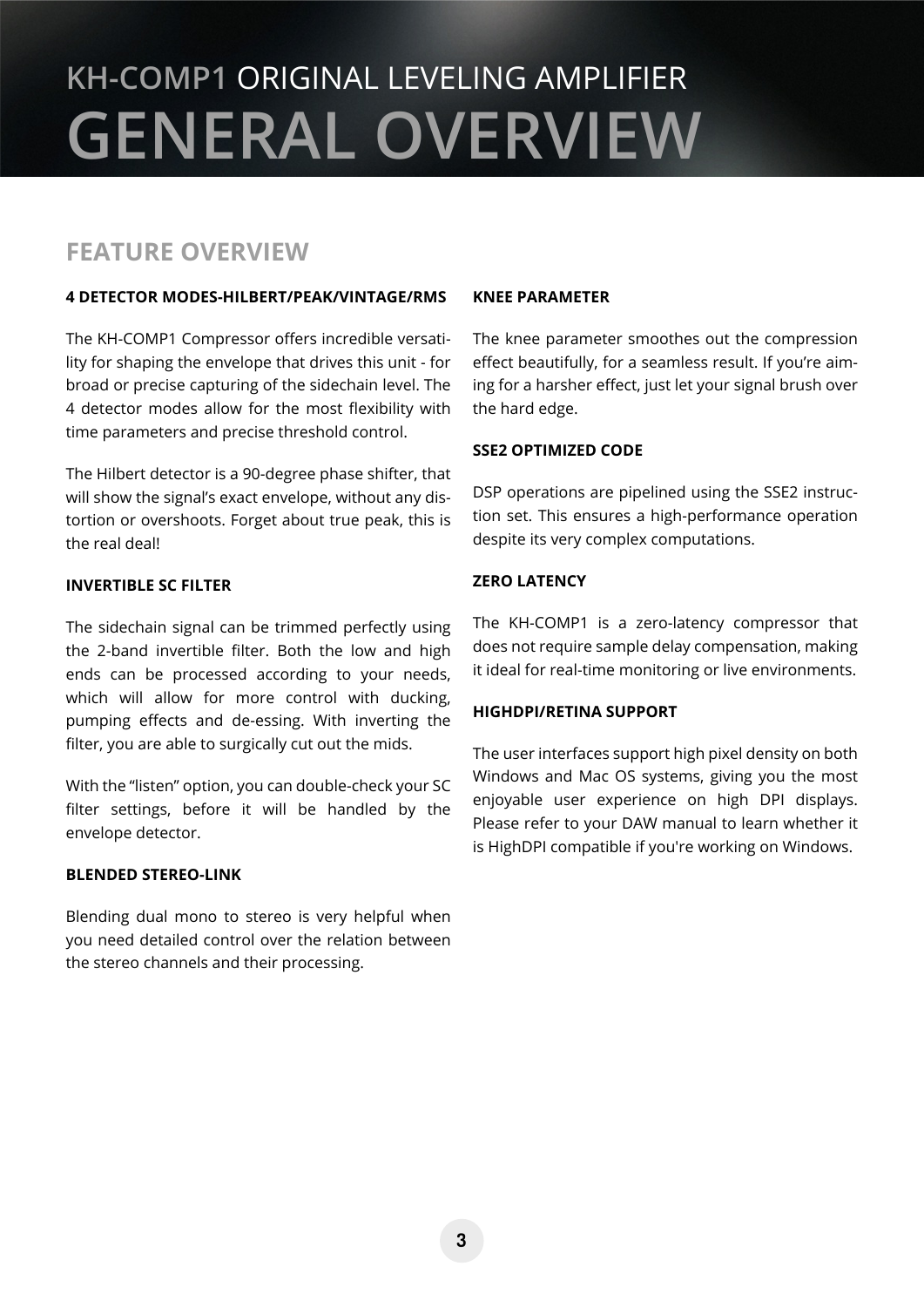# **KH-COMP1** ORIGINAL LEVELING AMPLIFIER **PLUG-IN CONTROLS**



#### **» STEREO LINK BLEND**

Blending dual mono to stereo links gives you detailed control over the relation between the stereo channels and their further processing. The "dual mono" function will process each channel (left + right) separately, whereas "stereo linked" will process the gain reduction based on the envelope of the dominating channel.



 $0.72$ 

#### **» INVERTIBLE FILTER & LISTEN** (30Hz to 1kHz | 2.5 to 28Khz)

The sidechain signal can be EQed with the 2-band (invertible) filter. This makes processing both the low and the high-end possible (frequency + Q), allowing for more control in regards to ducking, pumping effects and de-essing. With the "listen" option, you can double-check your SC filter settings, before moving onto the envelope detector.



The 4 detector modes allow for the most flexibility with time parameters and precise threshold control. You can choose between Hilbert, Peak, Vintage (K2 harmonic-dominant) and regular RMS modes. The Hilbert detector is a 90° phase shifter, that will show the signal's exact envelope, without any distortion or overshoots.



DETECT

#### **» ATTACK & RELEASE**

Adjust the attack & release time for when the compression takes place, based on the given envelope. Adjusting the attack will allow for super-fast access from 0.5 to 40ms, and the release can be adjusted from 75ms up to 1.5s.



#### **» THRESHOLD & COMPRESSION PARAMETRIC**

Adjust the threshold of the comp. to your needs using the 'threshold' control, between 0dBFS down to -48dBFS. Use the 'ratio' setting (2:1 to infinite [brick wall]) and adjust the output level of the compressor (0 to +48dB). The 'knee' control allows you to adjust the sharpness of compression around the threshold. Steplessly blend the ouput signal from input (dry) to processed (wet).



#### **» VU METER SETTINGS**

Define which signal the VU meter accesses for monitoring the levels of either the input, the output or the even the gain reduction.